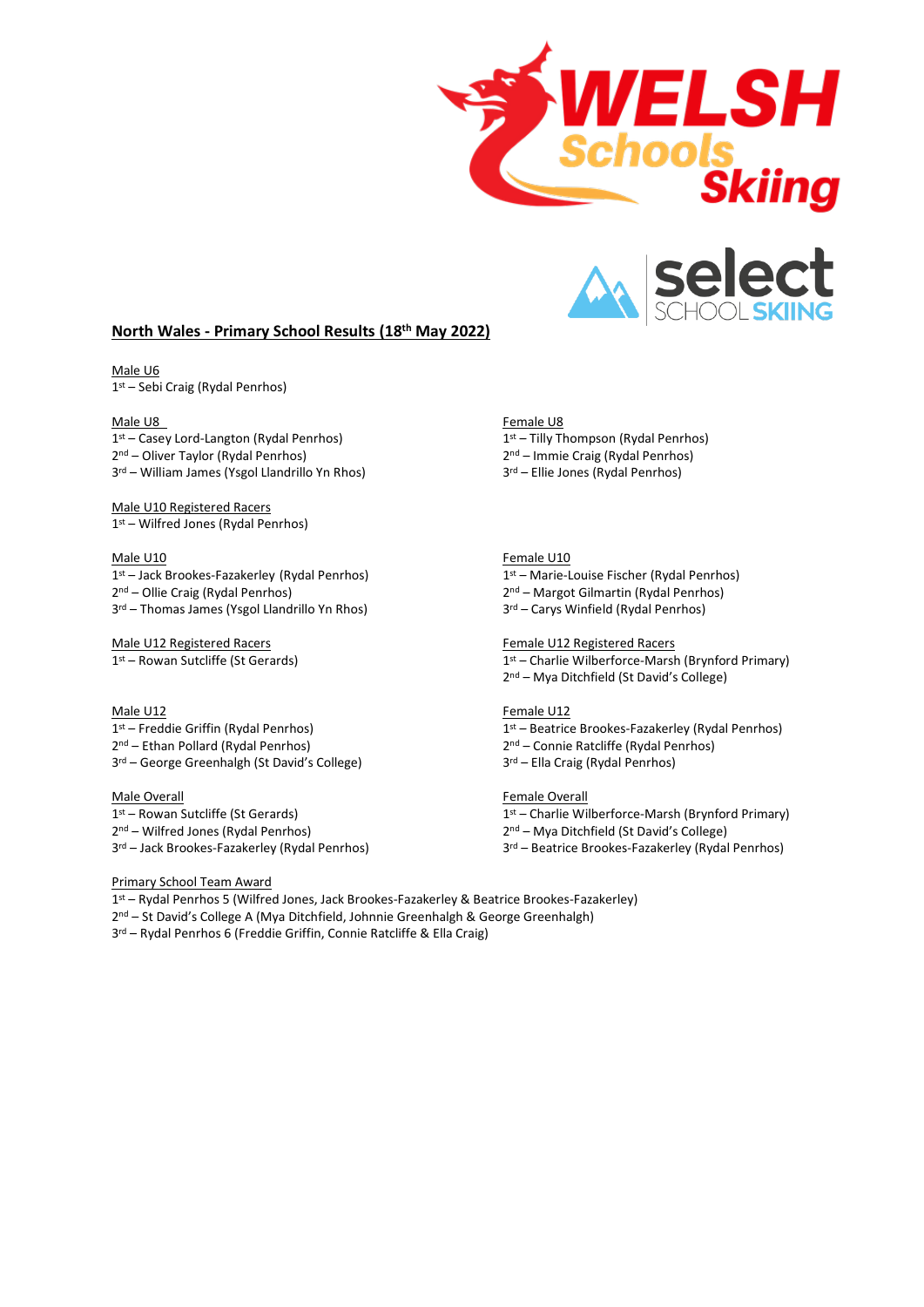

# **North Wales - Secondary School Results (18th May 2022)**

Male U14 Registered Racers Female U14 Registered Racers Female U14 Registered Racers 1st Merlin Ingle (Ysgol Brynrefail) 2<sup>nd</sup> Louis Barclay (St David's College) 3 rd Toby Sutcliffe (St Gerards)

1st – Hudson Lamb (St David's College) 1st – Summer Girling (Ysgol Brynrefail) 3rd – Ronan Lewis (Ysgol Friars)

Male U16 Registered Racers Female U16 Registered Racers 1st – Cameron Pye (Rydal Penrhos) 1

1st – Olivier Gilmartin (St David's College) 1st – Lucy Duncalf (St David's College) 2nd – William Rutherford (St David's College) 3rd – Archie Dunn (St David's College)

Male U21 Racers st – Callum Frauchiger (St David's College) nd – Jasper Bell (St David's College) rd – Louis Gilmartin (St David's College)

# Male Overall **Male Overall**

2nd – Merlin Ingle (Ysgol Brynrefail) 2nd – Teagan Girling (St David's College)

Girls School Team 1st – St David's College A (Agatha Favill & Teagan Girling) 2nd – St David's College B (Olivia Bartwicki & Lucy Duncalf)

Boys School Team 1 st – St David's College A (Louis Barclay, Olivier Gilmartin & William Greenhalgh)

2 nd – St David's College B (Archie Dunn, Hudson Lamb & William Rutherford)

3 rd – St David's College C (Louis Gilmartin, Jasper Bell & Callum Frauchiger)

1st – Agatha Favill (St David's College)

Male U14 Female U14 2nd – Tali Percy (Ysgol Friars ) 2nd – Olivia Bartwicki (St David's College)

> $1<sup>st</sup>$  – Teagan Girling (St David's College) 2 nd – Eleanor Ingham (Ysgol Dyffryn Conwy)

Male U16 Female U16

1st – Cameron Pye (Rydal Penrhos) 1st – Agatha Favill (St David's College) 3rd – Olivier Gilmartin (St David's College) 3rd – Eleanor Ingham (Ysgol Dyffryn Conwy)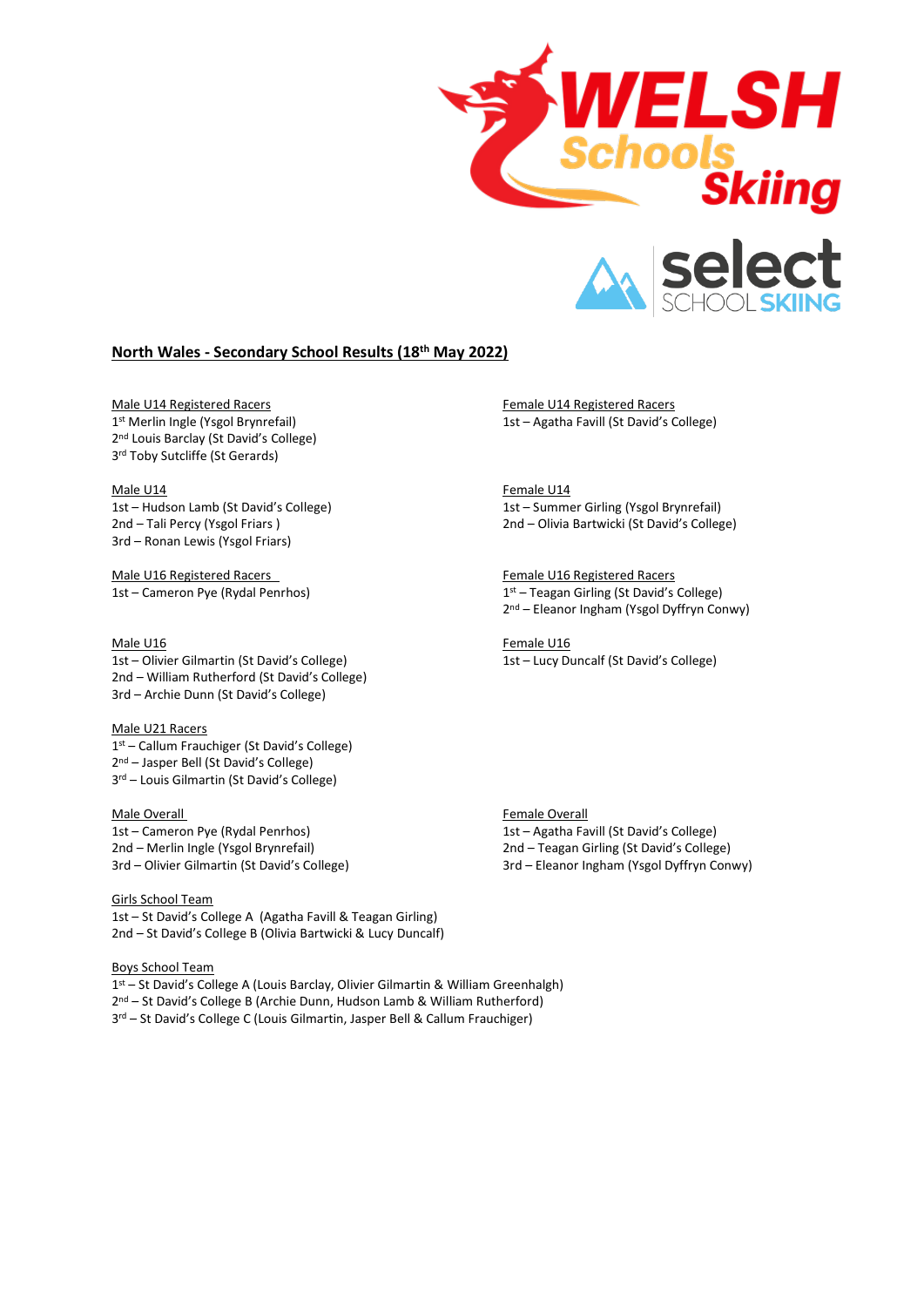# **North Wales - Primary Schools Results (18th May 2022)**

| Bib            | Name               |                 | Gender | Year             | Category    | School                   | Run1       | Run2       | <b>Best</b> |
|----------------|--------------------|-----------------|--------|------------------|-------------|--------------------------|------------|------------|-------------|
| $\mathbf{1}$   | Wilberforce-Marsh  | Charlie         | Female |                  | U12R        | <b>Brynford Primary</b>  | 16.84      | 16.06      | 16.06       |
| $\overline{2}$ | Marshall           | Ghillie Wyn     | Male   | 26/09/2016 U8    |             | <b>Ysgol Pencae</b>      | <b>DSQ</b> | <b>DNF</b> | #NUM!       |
| 3              | Craig              | Sebi            | Male   | 09/01/2017 U6    |             | Rydal Penrhos 1          | <b>DSQ</b> | 1.42.36    | #NUM!       |
| 4              | Craig              | Immie           | Female | 20/07/2015 U8    |             | Rydal Penrhos 1          | 35.85      | 38.42      | 35.85       |
| 5              | Richards           | James           | Male   | 30/12/2015 U8    |             | Rydal Penrhos 1          | 41.34      | 39.7       | 39.7        |
| 6              | Roberts            | Meghan          | Female | 17/09/2014 U10   |             | Rydal Penrhos 2          | 43.25      | 35.16      | 35.16       |
| $\overline{7}$ | Llewellyn          | Eleanor         | Female | 31/10/2014 U10   |             | Rydal Penrhos 2          | 36.24      | 35.55      | 35.55       |
| 8              | Taylor             | Oliver          | Male   | 06/11/2015 U8    |             | Rydal Penrhos 2          | 38.38      | 35.81      | 35.81       |
| 9              | de Ferranti        | Tommy           | Male   | 01/09/2014 U10   |             | Rydal Penrhos 3          | 39.22      | 41.68      | 39.22       |
| 10             | Thompson           | Tilly           | Female | 23/06/2015 U8    |             | Rydal Penrhos 3          | 34.76      | 36.84      | 34.76       |
| 11             | Loveday-Williams   | Poppy           | Female | 28/09/2014 U10   |             | <b>Rydal Penrhos 3</b>   | 43.74      | 38.4       | 38.4        |
| 12             | Calvert            | Hayden          | Male   | 20/04/2015 U8    |             | Rydal Penrhos 4          | 47.15      | 47.25      | 47.15       |
| 13             | Lord-Langton       | Casey           | Male   | 12/03/2015 U8    |             | Rydal Penrhos 4          | 31.98      | 30.26      | 30.26       |
| 14             | Jones              | Ellie           | Female | 27/10/2015 U8    |             | Rydal Penrhos 4          | 48.16      | 44.39      | 44.39       |
| 15             | Jones              | Wilfred         | Male   | 29/04/2014 U10R  |             | Rydal Penrhos 5          | 20.75      | 21.36      | 20.75       |
| 16             | Brookes-Fazakerley | Jack            | Male   | 17/03/2014 U10   |             | Rydal Penrhos 5          | 21.13      | 23.01      | 21.13       |
| 17             | Brookes-Fazakerley | <b>Beatrice</b> | Female | 21/12/2011 U12   |             | Rydal Penrhos 5          | 25.45      | 22.18      | 22.18       |
| 18             | Griffin            | Freddie         | Male   | 14/12/2011 U12   |             | Rydal Penrhos 6          | 27.75      | 21.72      | 21.72       |
| 19             | Ratcliffe          | Connie          | Female | 03/02/2012 U12   |             | Rydal Penrhos 6          | 25.13      | 25.07      | 25.07       |
| 20             | Craig              | Ella            | Female | 29/02/2012 U12   |             | Rydal Penrhos 6          | 25.34      | 25.44      | 25.34       |
| 21             | Kennedy-Evans      | Oscar           | Male   | 06/10/2011 U12   |             | Rydal Penrhos 7          | X          | X          | #NUM!       |
| 22             | Pollard            | Ethan           | Male   | 10/08/2012 U12   |             | Rydal Penrhos 7          | 23.86      | 23.48      | 23.48       |
| 23             | Fischer            | Marie-Louise    | Female | 17/08/2014 U10   |             | Rydal Penrhos 7          | <b>DSQ</b> | 27.07      | 27.07       |
| 24             | Ffowcs-Williams    | Ella            | Female | 28/10/2011 U12   |             | Rydal Penrhos 8          | 27.37      | 25.93      | 25.93       |
| 25             | Oliver             | William         | Male   | 03/09/2014 U10   |             | Rydal Penrhos 8          | <b>DSQ</b> | 27.46      | 27.46       |
| 26             | Griffiths          | Odin            | Male   | 01/07/2012 U12   |             | Rydal Penrhos 8          | 29.32      | 27.48      | 27.48       |
| 27             | Craig              | Ollie           | Male   | 11/02/2014 U10   |             | Rydal Penrhos 9          | 25.71      | 28.08      | 25.71       |
| 28             | Winfield           | Carys           | Female | 15/10/2013 U10   |             | Rydal Penrhos 9          | 32.89 DSQ  |            | 32.89       |
| 29             | Gilmartin          | Margot          | Female | 28/06/2014 U10   |             | Rydal Penrhos 9          | 27.83      | 28.19      | 27.83       |
| 30             | Roberts            | Lola            | Female | 05/10/2016 U8    |             | Rydal Penrhos 7          | 59.27      | 49.48      | 49.48       |
| 31             | Ditchfield         | Mya             | Female | 23/04/2011 U12 R |             | St Davids College A      | 17.17      | 17.79      | 17.17       |
| 32             | GREENHALGH         | <b>JOHNNIE</b>  | Male   | 28/03/2011 U12   |             | St Davids College A      | <b>DSQ</b> | 27.83      | 27.83       |
| 33             | GREENHALGH         | <b>GEORGE</b>   | Male   | 28/03/2011 U12   |             | St Davids College A      | 28.14      | 26.8       | 26.8        |
| 34             | Sutcliffe          | Rowan           | Male   |                  | <b>U12R</b> | <b>St Gerards</b>        | 18.99      | 18.35      | 18.35       |
| 35             | Parkes             | Poppy           | Female | 03/05/2012 U12   |             | Ysgol Glan Morfa         | 26.1       | 25.63      | 25.63       |
| 36             | Edwards            | Finn            | Male   | 02/08/2012 U12   |             | Ysgol Rhiwlas            | 31.56 DSQ  |            | 31.56       |
| 37             | <b>Skates</b>      | Charlotte       | Female | 15/07/2015 U8    |             | Ysgol Y Foel             | 58         | 45.5       | 45.5        |
| 38             | James              | Thomas          | Male   | 01/01/2013 U10   |             | Ysgol Llandrillo Yn Rhos | 27.3       | 26.58      | 26.58       |
| 39             | James              | William         | Male   | 01/01/2015 U8    |             | Ysgol Llandrillo Yn Rhos | 40.6       | 36.81      | 36.81       |
| 40             | <b>CUNLIFFE</b>    | LOTTIE          | Female | 30/09/2011 U12   |             | St Davids College B      | <b>DSQ</b> | <b>DSQ</b> | #NUM!       |
| 41             | <b>DUNCALF</b>     | ANNIE           | Female | 17/12/2012 U12   |             | St Davids College B      | 33.32      | 29.78      | 29.78       |